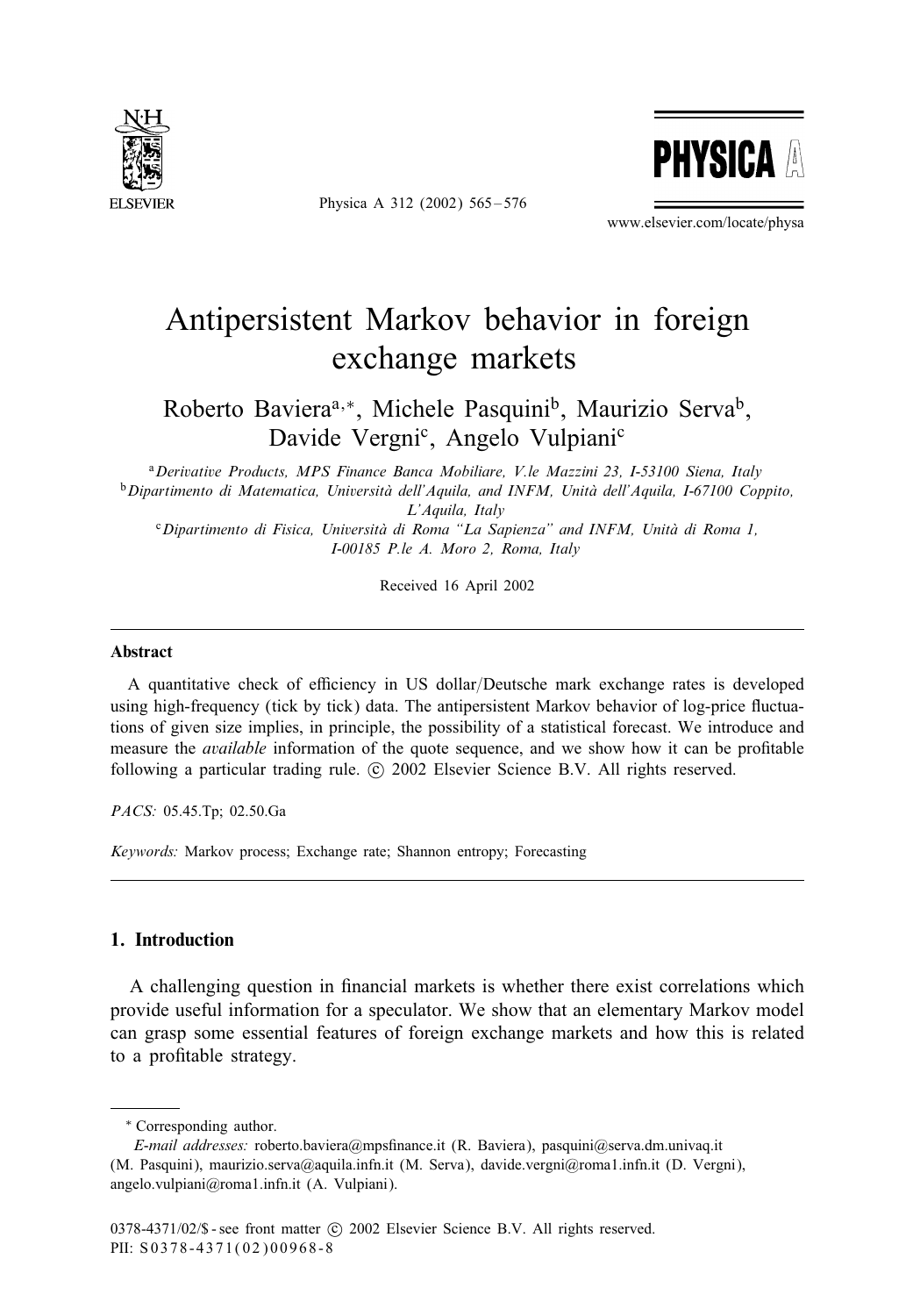Since the celebrated work of Fama [1] a big effort has been made to empirically test markets' efficiency. The debate is still open: on one side, academics mostly believe in market efficiency, at least in the weak form, on the other, chartists are convinced of the feasibility of 5nancial series forecast. In particular, currency exchange markets seem to be the natural subject for an efficiency test. Their large liquidity should imply efficiency; however, practitioners widely use chartist techniques as documented by Allen and Taylor [2].

In this paper we show how, in an even simpler framework, a Markov model can be an useful tool in forecasting FX fluctuations of given size.

First, to obtain statistical significant results and estimations which are stable over time, we analyze a 1 year high-frequency dataset of the US dollar/Deutsche mark exchange, the most liquid market. Our data, made available by Olsen and Associates, contains all worldwide  $1,472,241$  bid–ask US dollar/Deutsche mark exchange rate quotes registered by the inter-bank Reuters network over the period October 1, 1992–September 30, 1993. In fact, FX markets have changed significantly over 15 years: the BIS [3] reports a change even in the microstructure of the FX market. In the eighties transactions occurred only by telephone. However, since 1992 three electronic broking systems have been operating in London, the most important FX exchange, and automated dealing systems have been mostly used in the second half of the nineties. A 1-year lag should allow the stationarity of the essential features of the market, avoiding most of these problems.

Second, one cannot be sure that considering today's information for tomorrow's forecast (as in a Markov model of order 1) one has included all the relevant information. For example, it should be checked that the information on yesterday's prices does not add anything in tomorrow's forecast. A natural question is then: how far in the past one has to go to get all the relevant information?

Finally, we link the forecast to profits. In particular, we show how the speculator can exploit this information in an optimal trading strategy if correlations are present.

For these reasons, in order to quantify the degree of (eventual) inefficiency of the market, we define and measure the *available* information of the returns' time series. This *available* information is related to the Shannon entropy of a symbolic sequence associated to the time series. We also discuss the relation with the growth rate of the capital of a speculator which follows an optimal trading rule, i.e., a trading rule which makes the largest profit in the long run using the *available* information. Avail*able* information reminds  $\varepsilon$  entropy introduced by Kolmogorov [4] in the context of information theory.

The *available* information is not uniquely defined since there are different ways of associating a symbolic dynamics to a time series. In this paper, we propose a simple but very reasonable strategy which consists in fixing the resolution  $\Delta$  for the return in spite of the time lag. Before trading again the speculator waits that prices vary of a given amount  $\Delta$  and then he rebalances his position.

The paper is organized as follows. First, in Section 2, we define the *available* information. In Section 3, we compute this quantity for our prescription for any fixed resolution  $\Delta$  and measure it in Section 4. In Section 5, we relate the *available*